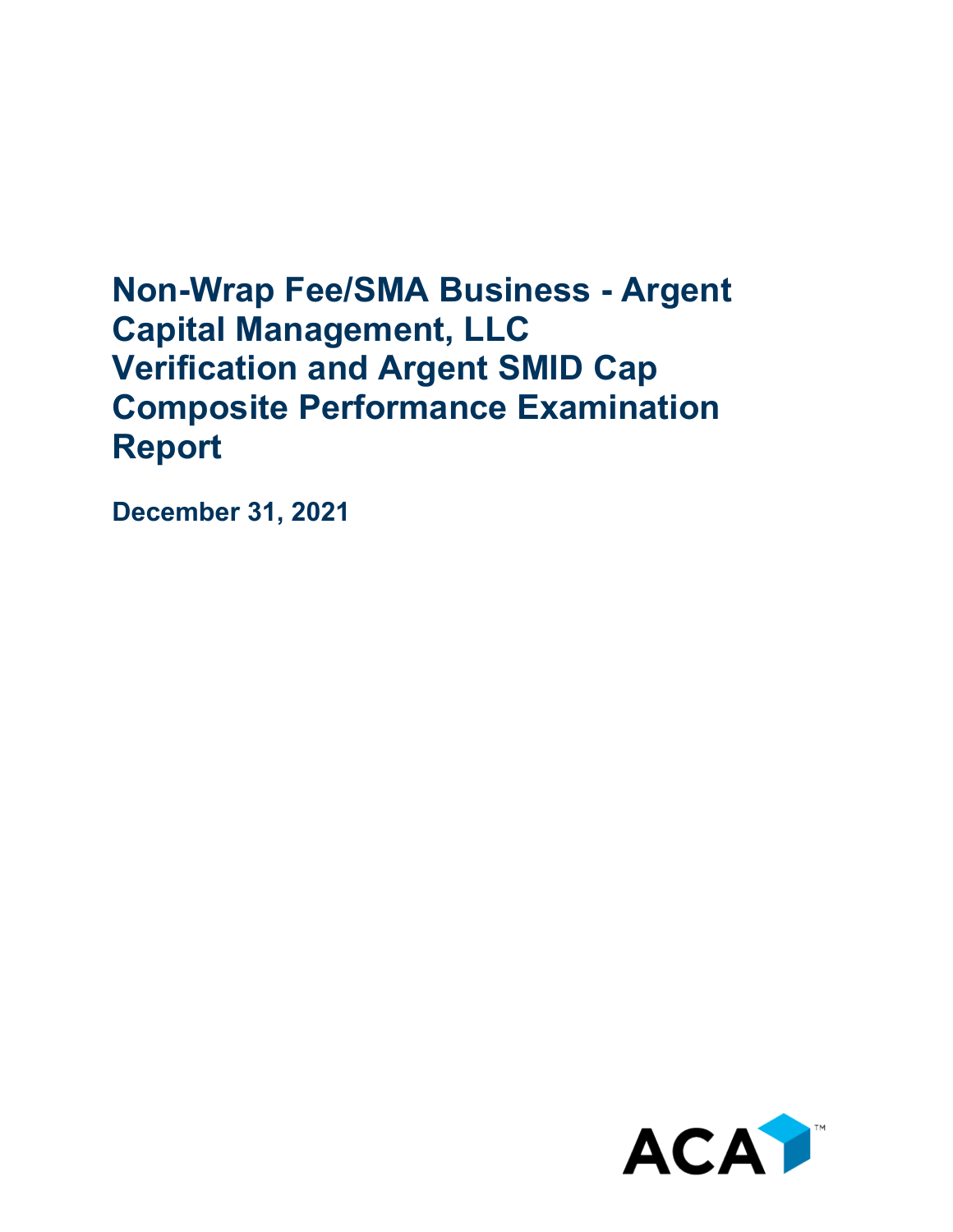

## **Verification and Performance Examination Report**

Chief Compliance Officer Argent Capital Management, LLC

We have verified whether Non-Wrap Fee/SMA Business - Argent Capital Management, LLC (the "Firm") has, for the periods from April 1, 2017 through December 31, 2021, established policies and procedures for complying with the Global Investment Performance Standards (GIPS®) related to composite and pooled fund maintenance and the calculation, presentation, and distribution of performance that are designed in compliance with the GIPS standards, as well as whether these policies and procedures have been implemented on a firm-wide basis. GIPS<sup>®</sup> is a registered trademark of CFA Institute. CFA Institute does not endorse or promote this organization, nor does it warrant the accuracy or quality of the content contained herein. We have also examined the Firm's Argent SMID Cap Composite for the periods from January 1, 2020 through December 31, 2021.

The Firm's management is responsible for its claim of compliance with the GIPS standards, the design and implementation of its policies and procedures, and for the accompanying Argent SMID Cap Composite's GIPS composite report. Our responsibilities are to be independent from the Firm and to express an opinion based on our verification and performance examination. We conducted this verification and performance examination in accordance with the required verification and performance examination procedures of the GIPS standards, which includes testing performed on a sample basis. We also conducted such other procedures as we considered necessary in the circumstances.

In our opinion, for the periods from April 1, 2017 through December 31, 2021, the Firm's policies and procedures for complying with the GIPS standards related to composite and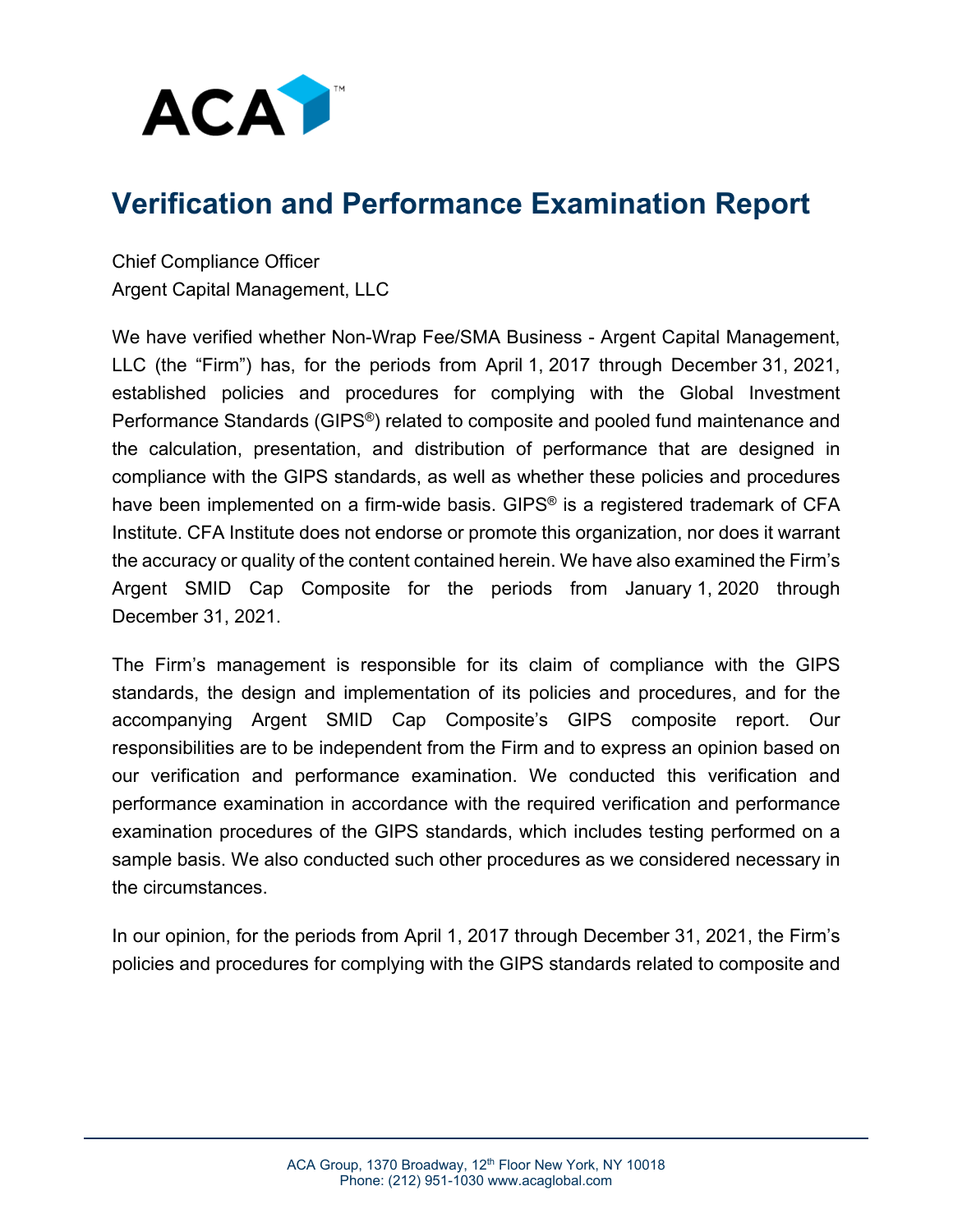

pooled fund maintenance, as well as the calculation, presentation, and distribution of performance, have been, in all material respects:

- Designed in compliance with the GIPS standards, and
- Implemented on a firm-wide basis.

A verification covering the periods from January 1, 2003 through March 31, 2017 was performed by another verification firm, whose report expressed an unqualified opinion thereon.

Also, in our opinion, the Firm has, in all material respects:

- Constructed the Argent SMID Cap Composite and calculated the Argent SMID Cap Composite's performance for the periods from January 1, 2020 through December 31, 2021 in compliance with the GIPS standards; and
- Prepared and presented the accompanying Argent SMID Cap Composite's GIPS composite report for the periods from January 1, 2020 through December 31, 2021 in compliance with the GIPS standards.

This report does not relate to or provide assurance on any specific performance report of the Firm other than the Firm's accompanying Argent SMID Cap Composite's GIPS composite report, or on the operating effectiveness of the Firm's controls or policies and procedures for complying with the GIPS standards.

ACA Group

ACA Group, Performance Services Division

June 14, 2022